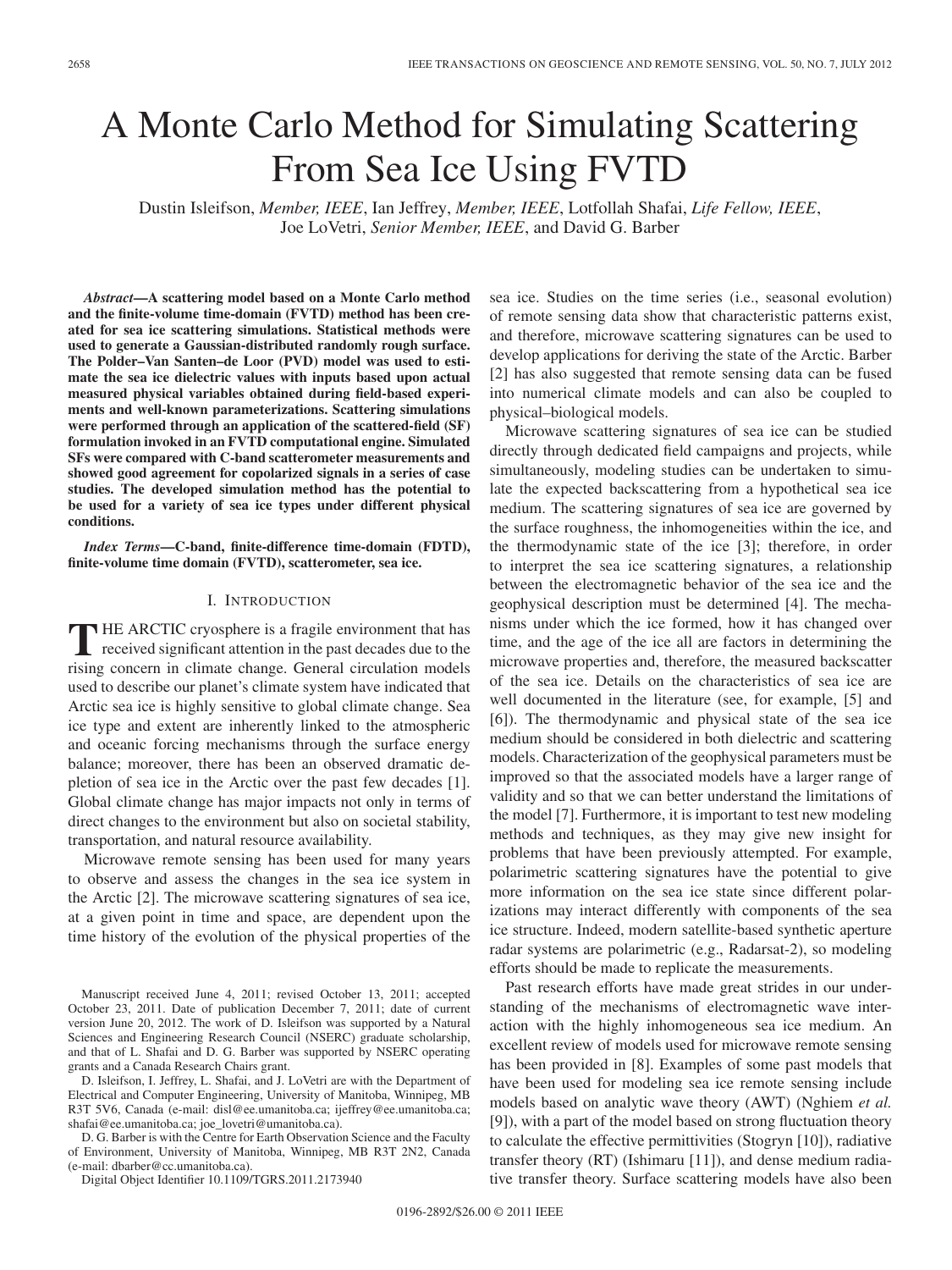applied under the geometric optics approximation, perturbation theory (for example, the small perturbation model (SPM) [12]), and integral equation methods (IEMs). As an alternative to the AWT and RT formulations, numerical computation methods have been used for simulating the interaction of waves with sea ice. While AWT formulations are generally quite complex, numerical simulation techniques can accommodate variations in complex media descriptions relatively easily. For example, Nassar studied the utility of FDTD for scattering from sea ice [13] and found that he was able to simulate scattering for midrange incidence angles with some success. Furthermore, fully developed simulation tools based on AWT and advanced RT models are not readily available, so considerable time in developing, debugging, and validating one of the models would be required.

Numerical techniques, such as the finite-volume timedomain (FVTD) method, have the potential to provide new information on sea ice scattering mechanisms. For example, the FVTD method uses an unstructured mesh, which provides a better physical representation of a rough surface than the cubic lattice of the FDTD method. While it is true that Monte Carlo techniques can be time consuming and require large computing resources, modern processors and parallelization of algorithms can mitigate some of the computational demands. Furthermore, FVTD is a time-domain method, which means that it is capable of providing scattering simulation results for a broad band of frequencies simultaneously.

In this paper, we describe a Monte Carlo method scattering model that uses the FVTD method and compare our simulations with actual measurements of sea ice obtained using a C-band scatterometer system. We show that our simulation technique matches the measurements for copolarized signals (i.e.,  $\sigma_{HH}^0$ ) in a series of case studies that have well-characterized groundtruth data (sea ice salinity, temperature, etc.). We focus on the validation of the numerical technique in our case studies, rather than specifically competing with other methods. In all cases, we are explicitly simulating undeformed young sea ice, meaning that ridges, rafting, and large-scale roughness are not considered in the present study.

## II. FIELD SAMPLING METHODS

We have conducted a large series of C-band scatterometer experiments from the Canadian Coast Guard Ship (CCGS) *Amundsen* as part of the Circumpolar Flaw Lead (CFL) System Study. High-quality geophysical characterizations of sea ice were performed after the region was interrogated using a ship-based scatterometer system. Portions of these data have been analyzed, for example, to understand the relationships between sea ice thickness and surface characteristics and the measured polarimetric backscattering response [14].

Upon arrival at a sea ice floe of interest, we guided the ship to a position that allowed the footprint of the scatterometer to illuminate as homogeneous ice surface as possible (i.e., with such thin ice, cracks and rafting of the ice were always present to some extent). We performed an average of five sets of scatterometer measurements to ensure that we had a statistically significant representation of the scattering properties of the

TABLE I C-BAND SCATTEROMETER OPERATING PARAMETERS [16]

| Parameter                      | Value               |
|--------------------------------|---------------------|
| Center Frequency               | 5.5 GHz             |
| Bandwidth                      | 500 MHz             |
| Antenna Type                   | Parabolic Reflector |
| Antenna 3-dB Beamwidth         | $5.5^\circ$         |
| Antenna Gain                   | $28$ dBi            |
| Cross-polarization Isolation   | $>28$ dB            |
| <b>Estimated Sensitivity</b>   | $-40$ dB            |
| Transmit/Receive Polarizations | HH. VV. HV. VH      |

area of interest. After the scatterometer measurements were complete, we visited the ice surface to obtain physical samples of the sea ice from within the scan region.

#### *A. C-Band Scatterometer System*

The C-band polarimetric scatterometer system was mounted on the port side of the icebreaker CCGS *Amundsen* at a height of about 8 m with respect to the sea surface. The system operates with a center frequency of 5.5 GHz and a bandwidth of 500 MHz. The antenna was a dual-polarized reflector with a beamwidth of approximately 5.5◦ in both the E-plane and H-plane. The system parameters are summarized in Table I. Measurements were conducted in 60◦ azimuth swaths over a  $20°$  to  $60°$  incidence angle range with a  $5°$  increment. The returned power and phase information was measured, and the covariance matrix was calculated allowing  $\sigma_{VV}^0$ ,  $\sigma_{VH}^0$ , and  $\sigma_{HH}^0$  normalized radar cross sections (NRCSs) and various polarimetric parameters to be obtained. Further details on the processing techniques are given in [14] and [15].

## *B. Physical Sampling Methods*

The air temperature was measured by holding a hand-held temperature probe (Traceable Digital Thermometer, Control Company, accuracy  $\pm 0.05$  °C) approximately 1 m above the ice surface. Temperatures at the ice surface were taken by placing the probe in good contact with the surface and ensuring that the temperature had stabilized. When the ice was very thin (such as in our Case Study I), we directly measured the temperature of the ice–water interface by reaching into the water and pressing the probe against the bottom side of the ice. Generally, a representative core was extracted using an ice coring system (Mark II, Kovacs Enterprises), but for our Case Study I, we directly cut a section out of the ice using a handsaw. Ice temperatures were measured by inserting the temperature probe into a hole drilled into the center of the ice core or segment. A mean ice temperature was estimated by assuming a linear temperature profile. Ice thickness was measured from the extracted core or segment using a ruler, and we estimate our error to be  $\pm 0.5$  cm.

For salinity and texture analysis, extracted ice samples were placed in plastic bags and stored in a  $-20$  °C freezer on the ship. Samples of the ice surface (i.e., scrapings of the top 2.5 mm) were taken for the salinity measurements. The ice cores were sliced into 5-cm segments (i.e., 5-cm tall cylinders) in the  $-20$  °C cold laboratory on board the ship. The outer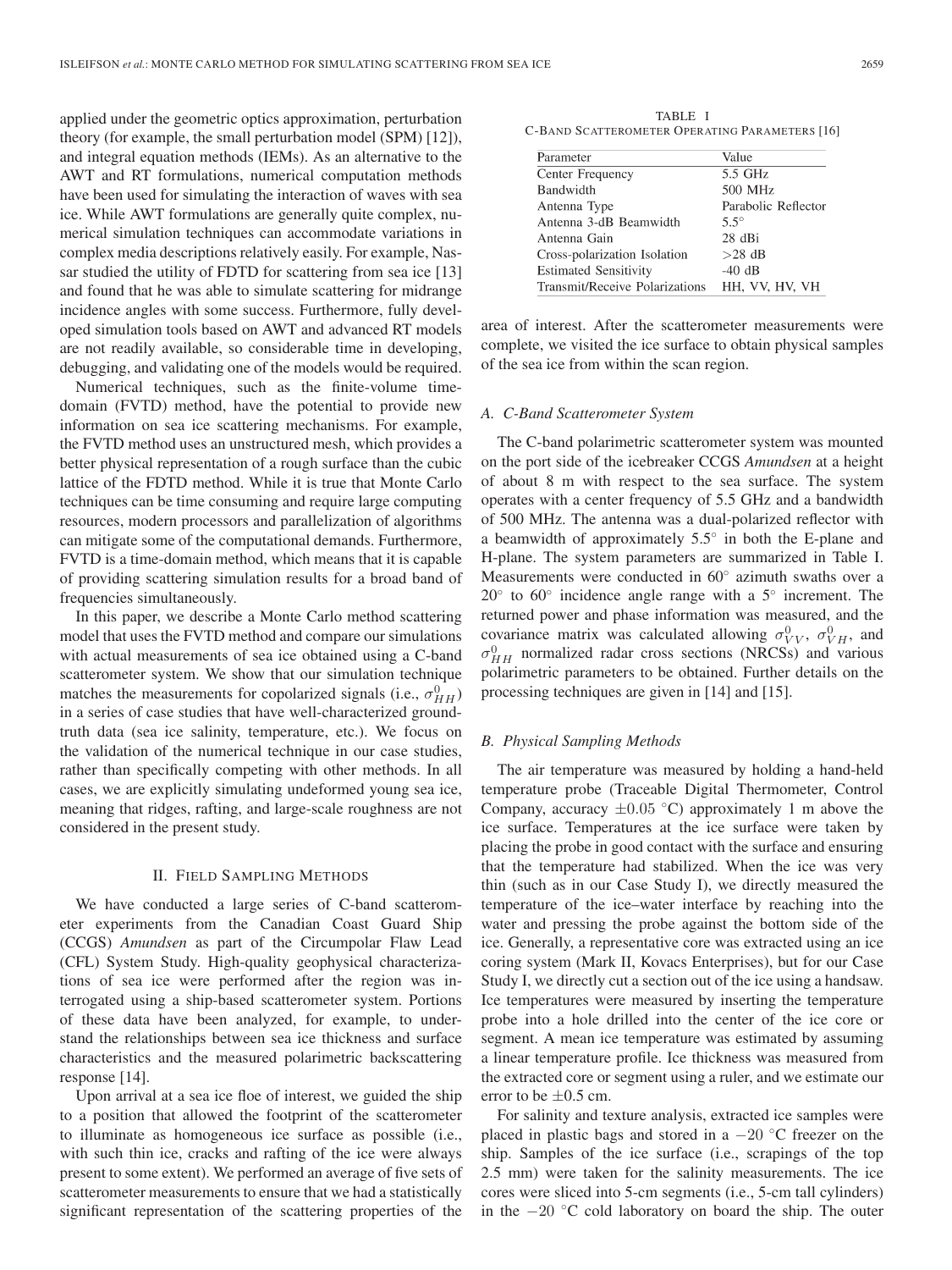

Fig. 1. Hypothetical geometry illustrating the decomposition of the fields in the SF formulation for the rough surface scattering problem. (a) Total-field geometry with the plane-wave source, **E**, incident upon a rough surface. (b) Incident-field geometry with only the dielectric half space and the plane-wave source. (c) SF geometry where the contrast sources [**J**c(**r**)], which represent the rough surface undulations, radiate in the presence of the half-space background medium.

edges where the ice core had contacted the sea water were trimmed away in order to minimize the effects of the exposure. These samples were allowed to melt in plastic containers at room temperature, and the conductivity was measured with a conductivity meter (Hach Sens Ion 5). The salinities of the samples were calculated from the conductivity according to the formulation of [17], and a bulk salinity of the core was determined. More detailed descriptions of the physical sampling procedures are available elsewhere (e.g., [18]).

# III. MONTE CARLO METHOD FOR ROUGH SURFACE SCATTERING SIMULATIONS

In this section, we describe a Monte Carlo method for simulating electromagnetic scattering from an area-extensive target. As the primary measurement retrieved from the scatterometer system is the NRCS (symbolically denoted as  $\sigma^{0}$ ), the output of our Monte Carlo simulation technique must therefore be the NRCS in order to facilitate comparison between simulation and measured results. The method uses the scattered-field (SF) formulation of an FVTD computational engine to propagate the fields through a geometry that represents a sea ice medium. The stochastic aspect of our Monte Carlo Method comes from the generation of many different realizations of a random rough surface. These realizations are generated to provide statistical variation for the simulated SFs. For each of these realizations, an approximate near-field to far-field transformation is used to calculate the far fields, and these are subsequently used to calculate the NRCS.

A Monte Carlo method for simulating scattering from sea ice using a combination of the FDTD and FVTD methods has the potential to provide new insight and information. Some of the advantages of the proposed technique include the following:

- 1) solves Maxwell's equations exactly, within numerical approximation;
- 2) can obtain broad-band results in one Monte Carlo run;
- 3) can add an unlimited number of layers to create a random media model;
- 4) can add random inclusions with relative ease;
- 5) can add surface roughness with relative ease;
- 6) can investigate other interesting features, such as cracks and rafting of sea ice.

At the same time, there are distinct disadvantages that the use of the FDTD–FVTD Monte Carlo model may encounter.

- 1) Proper spatial discretization of the sea ice medium restricts the size of the computational domain.
- 2) Monte Carlo techniques can be time consuming and require large computing resources.

For context, other researchers have applied the FDTD method to problems involving scattering objects in random media [19] and scattering from objects in stratified media [20]. Uchida [21] has reported on using the FVTD method for scattering from a randomly rough surface at grazing angles with application to communications and found that the results compared favorably with IEM methods. Still, other research has been performed that involves the analysis of heterogeneous rough media using FDTD [22]. There was a numerical study of electromagnetic scattering from sea ice using FDTD that is similar to our research [13]. To the best of our knowledge, no one has applied the FVTD method to modeling microwave remote sensing of sea ice.

### *A. FVTD Computations*

The FVTD method is a differential-equation-based numerical scheme that is capable of simulating electromagnetic problems in three dimensions [23], [24]. In contrast to the FDTD method, the FVTD method can support an unstructured mesh, which has the capability to conform to irregular shapes and surfaces without requiring an extremely high level of discretization. In this paper, a parallel implementation of the FVTD algorithm is used. Pertinent details of the algorithm have been discussed in [24] and [25].

# *B. SF Formulation*

In order to perform scattering simulations, we utilize a SF formulation, which is implemented using a combination of FDTD and FVTD techniques. Our method follows [26] and is described in [25].

The total-field geometry, which consists of a multilayered medium illuminated by a plane-wave source, is illustrated in Fig. 1(a). Using the standard SF decomposition, we separate the total-field simulation into an incident-field simulation [see Fig. 1(b)] and an SF simulation [see Fig. 1(c)]. We solve the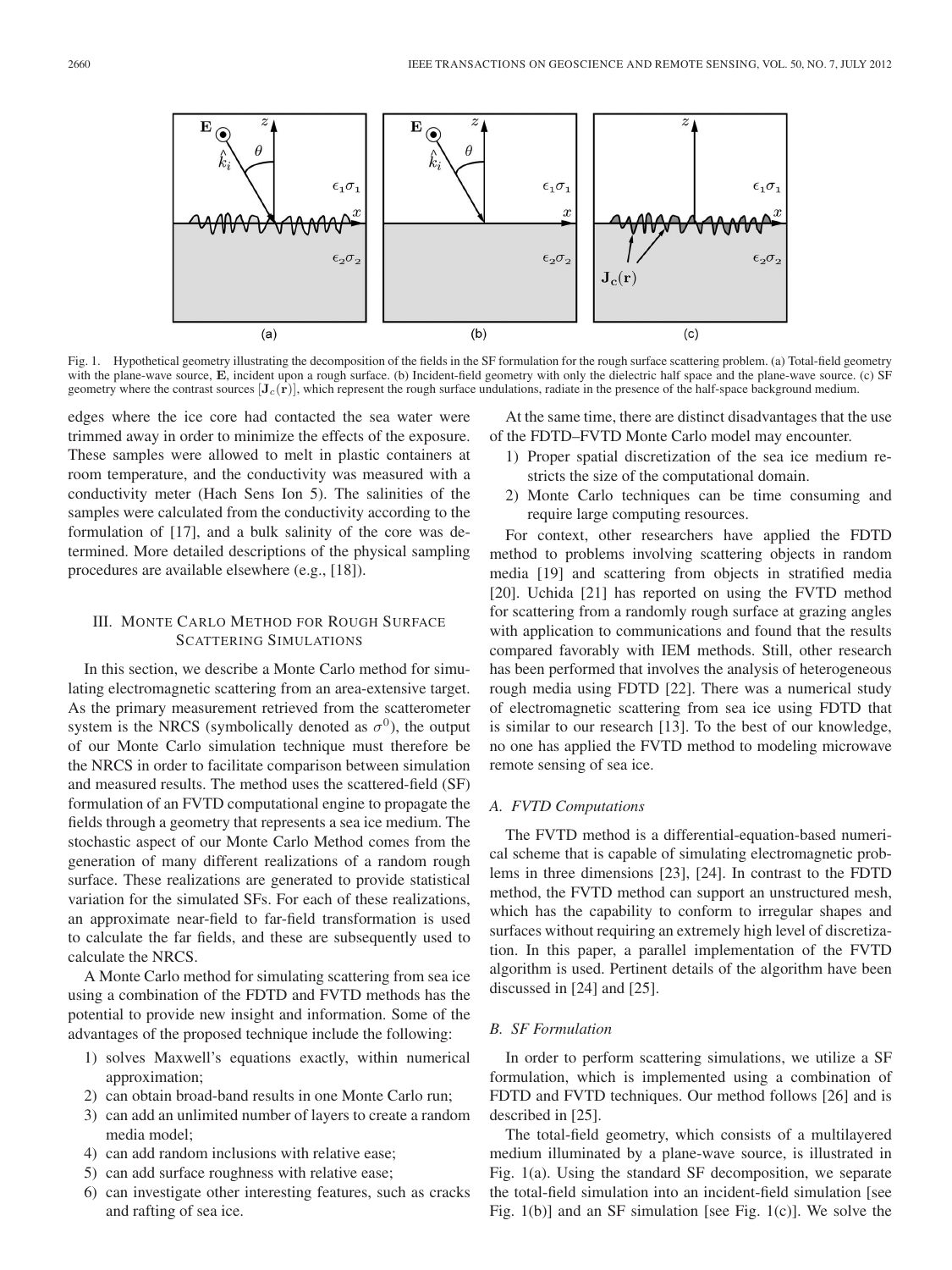

Fig. 2. Example of the mesh used in the rough surface scattering computations with the size of mesh elements enlarged for the sake of illustration. Left-hand figure shows a side view of the mesh and indicates the location of the integration surface S. Right-hand figure shows an isometric view of the rough surface mesh and also shows the location of the integration surface S with respect to the rough surface and the computational boundaries.

incident-field simulation first, which is the propagation of a plane wave through multilayered media. The solution is computed using a 1-D-FDTD solver. The solution to the incidentfield simulation is subsequently used as the source for the SF simulation using FVTD. The SF geometry is shown in Fig. 1(c), where the contrast sources (i.e.,  $J_c(\mathbf{r}, t) \neq 0$ ) exist in regions where there is a difference in the electrical properties between the incident-field and the total-field geometries. The contrast sources can represent rough surface undulations. The SFs from these contrast sources propagate within the computational domain and are effectively absorbed by the absorbing boundary condition (ABC) at the edge of the domain. Further details on the methods are given in [25] and [27].

#### *C. Rough Surface Generation*

A computational geometry containing a layered medium and a rough surface must be constructed for the FVTD computations. An example of a rough surface computational geometry is given in Fig. 2. A randomly rough surface can be characterized by its autocovariance function (ACF) and its height distribution function (HDF). The ACF describes the lateral variation of distribution (associated with the correlation length  $L_c$ ), while the HDF describes the height deviation from a mean value (denoted as  $\sigma_r$ ). Commonly used ACFs include the Gaussian, 1.5-power, and the exponential [28]. We utilized a Gaussian distribution for our sea ice model since we did not have actual measurements of the surface roughness. To generate a rough surface, the method presented in [29] and originally given in [30] is employed. The surface is constructed from a 2D matrix of uncorrelated random points,  $z_u = f(x, y)$ , using a random number generator with a Gaussian distribution.

A Gaussian filter, given by

$$
F(x,y) = \frac{2}{L_c\sqrt{\pi}} \exp\left(-2(x^2 + y^2)/L_c^2\right) \tag{1}
$$

provides the means to obtain a correlation of the points through a convolution operation of the random points with the filter

$$
z(x,y) = \int_{-\infty}^{\infty} \int_{-\infty}^{\infty} F(x - x', y - y') z_u(x', y') dx' dy'.
$$
 (2)

In practice, the convolution operation is performed using an inverse discrete Fourier transform (DFT).

# *D. Computation of NRCS*

In order to calculate the NRCS  $\sigma^0$  for a random surface, the statistical properties of the scattered power must be used. For an area-extensive target,  $\sigma^0$  is computed as [31]

$$
\sigma^0(\theta^{sc}, \phi^{sc}, \theta^{inc}, \phi^{inc}) = \lim_{R \to \infty} 4\pi R^2 \frac{\langle S^{sc}(\theta^{sc}, \phi^{sc}) \rangle}{A_0 S^{inc}(\theta^{inc}, \phi^{inc})}
$$
(3)

where the superscript  $inc$  and  $sc$  denote incident and scattered quantities,  $A_0$  is the area of illumination,  $P^{inc} =$  $A_0S^{inc}(\theta^{inc}, \phi^{inc})$  is the incident power, and  $\langle . \rangle$  denotes ensemble averaging.

The SF from a random medium can be separated into coherent and incoherent components. The incoherent component is used to calculate the NRCS and is defined as

$$
P^{incoherent} = \left\langle |E^c - E^n|^2 \right\rangle \tag{4}
$$

where the superscript  $c$  and  $n$  represent the mean coherent field and the field from the nth Monte Carlo simulation, respectively.

When using our FVTD-based scattering model, we calculate the far fields in a postprocessing step, after the simulation has terminated (FVTD only computes fields within the computational domain). Field values are stored at discrete observation points on a fictitious surface, depicted as  $S$  in Fig. 2. We perform a DFT at each of the observation points and evaluate the convergence of the results at the completion of the simulation. After the FVTD simulation has terminated, a simple numerical integration is performed to calculate the radiation integrals. The near-field to far-field transformation is performed through an approximation to the surface equivalence theorem in electromagnetics [32].

Scattering from a limited region of a rough surface is analogous to radiation from an aperture in aperture theory. An effective area of illumination (depicted as  $S$  in Fig. 2) is created to represent an antenna footprint. Outside of the effective area of illumination, the contribution of the fields is considered to vanish (i.e., no contribution at all). Our hypothesis is that the rough surface itself can be tapered (i.e., it becomes smooth at the edges) in place of tapering the incident field.

As a test of concept, we have performed studies on the effects of the dimensions of  $x_{\text{max}}$  and  $x_{rs}$  on the simulated NRCS for a given statistical description and compared them to SPM results. For example, we generated  $n = 20$  rough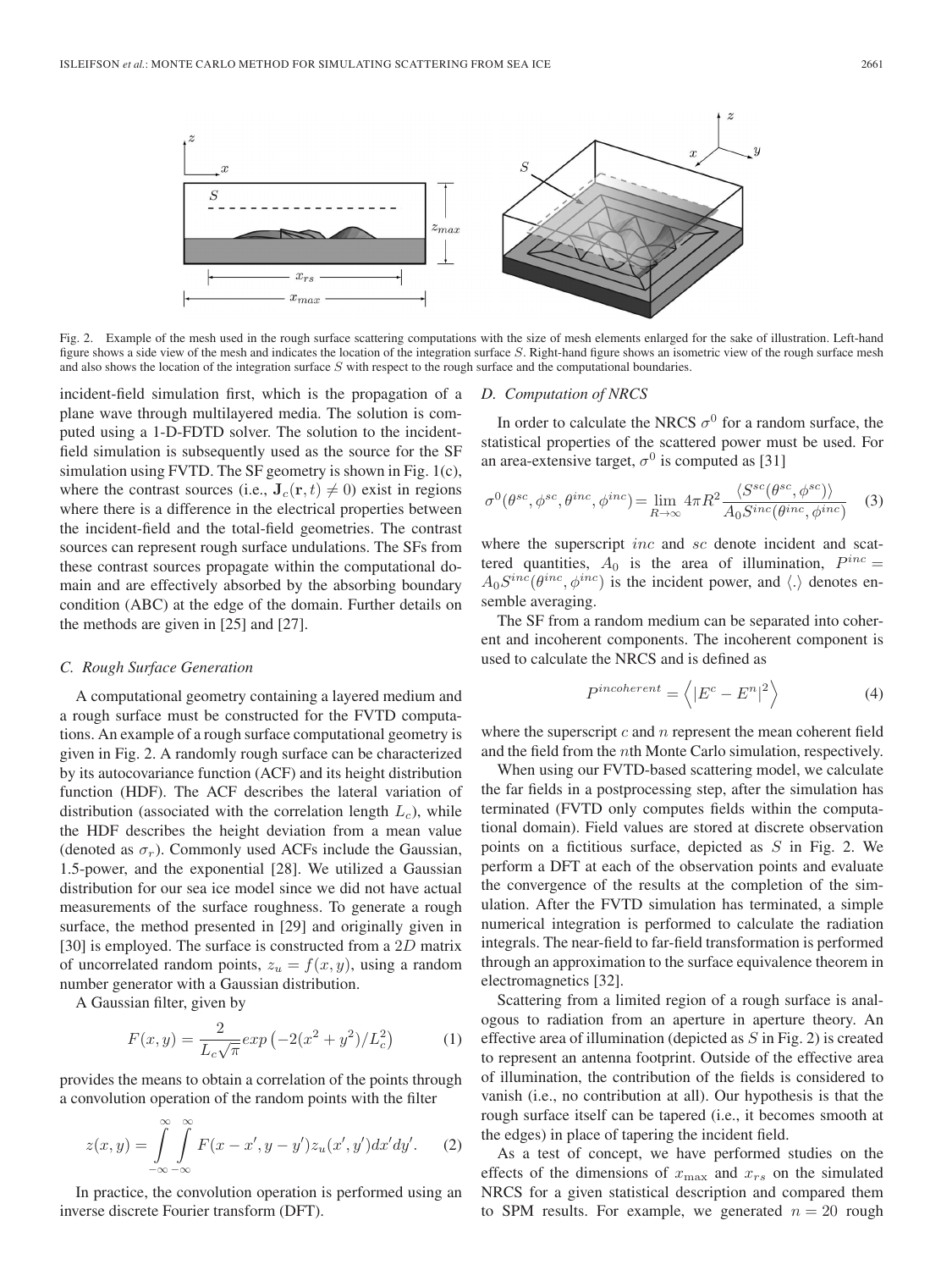surfaces with parameters  $\sigma_r = 0.001$  m and  $L_c = 0.005$  m for  $x_{\text{max}} = y_{\text{max}} = 17$  cm and  $x_{rs} = y_{rs} = 15$  cm and, again, for  $x_{\text{max}} = y_{\text{max}} = 20$  cm and  $x_{rs} = y_{rs} = 22$  cm. We found that the results of each of the Monte Carlo simulations agreed to within 2 dB of the SPM for all frequencies tested, which is acceptable considering the statistical nature of the problem.

Other researchers have chosen to use an illumination that has a Gaussian taper in the spatial domain [33], [34]. This ensures that the incident field does indeed vanish at the edges of the computational domain. The concept of a locally rough interface was proposed in [35] to model scattering sources above and below a planar interface, which is a similar idea to our proposed method. Additionally, in [36], it was warned that there could be pitfalls in using a plane wave to illuminate a finite rough surface since the ends of the surface could give large spikes in the surface current, but with the proposed method, we do not observe the spikes since our scatterers are effectively discrete objects.

We calculate the incident power upon the surface  $S$  by generating a computational geometry that is only free space. In this FVTD simulation, the incident field for layered media is therefore propagating only in free space and is not perturbed by any layered dielectric. The incident power can be calculated using the following integral, which is evaluated numerically on the same observation plane as the SF, and uses the timeharmonic values of the field quantities. This quantity must be calculated for each separate incidence angle

$$
P^{inc} = \frac{1}{2} Re \left\{ \int_{y_1}^{y_2} \int_{x_1}^{x_2} \mathbf{E}^{inc} \times \mathbf{H}^{inc*} dx dy \right\}
$$
 (5)

where  $x_1$  and  $x_2$  are the bounds of the observation plane (i.e., S) in the x-dimension,  $y_1$  and  $y_2$  are the bounds of the observation plane in the y-dimension,  $\mathbf{E}_{inc}$  and  $\mathbf{H}^{inc*}$  are the time-harmonic incident-field values, and the ∗ denotes complex conjugation. The calculation of the incident power is required for normalization, as given in (3).

# IV. MODEL APPLICATION AND COMPARISON WITH SCATTEROMETER DATA

We have collected many scatterometer measurements, along with coincident geophysical measurements, during the CFL project. In this section, we present the results of a series of modeling case studies that were conducted to evaluate the applicability of the proposed Monte Carlo method for simulating electromagnetic scattering from sea ice using FVTD.

We presented a Monte Carlo method for simulating electromagnetic scattering from a rough surface in [27] and now apply this technique to model scattering from sea ice. Inherent with any statistical technique is the error associated with only a finite number of realizations. In our work, we have decided to use up to 24 different realizations to represent the sea ice medium. We chose a maximum of 24 realizations as a compromise between running a prohibitively large number of simulations and generating results with some statistical significance. A larger number of realizations would provide a lower error; moreover, the convergence of the results showed that the obtained values are adequate for the purposes of our modeling.

TABLE II LITERATURE VALUES FOR SEA ICE SURFACE ROUGHNESS PARAMETERS FOR NEWLY FORMED SEA ICE. THE ACRONYM CRREL (EX) REFERS TO EXPERIMENTAL WORK PERFORMED AT THE U.S. ARMY CORPS OF ENGINEERS COLD REGIONS RESEARCH AND ENGINEERING LABORATORY

| $\sigma_r[m]$     | $L_c[m]$       | Reference              |
|-------------------|----------------|------------------------|
| $0.0002 - 0.0048$ | 0.00669-0.0177 | <b>CRREL'88 [28]</b>   |
| 0.00216           | 0.0047         | <b>CRRELEX'90 [37]</b> |
| 0.00136           | 0.0176         | <b>CRRELEX'90 [37]</b> |
| 0.0005            | 0.0175         | CRREL'94 [13]          |
| 0.0019            | 0.008          | <b>CRREL'94 [13]</b>   |

Ideally, we would have liked to simulate a region that was the same size as the scatterometer footprint to represent the rough surface; however, 3-D FVTD simulations of regions greater than several wavelengths are computationally demanding (for  $f = 5.5$  GHz and  $\lambda_0 = 5.4545$  cm). In order to overcome this problem, we created a large number of smaller realizations that represented the sea ice medium in a Monte Carlo modeling study of the scattering properties. The scattering from one simulation of the sea ice medium provided a single sample of the scattering characteristics of this highly inhomogeneous medium.

In this modeling study, we made the assumption that all of the significant scattering interactions would take place at the surface of the sea ice since newly formed sea ice is generally a highly lossy dielectric material at microwave frequencies. We relied on literature values of surface roughness parameters for sea ice since we were not able to consistently and accurately measure the surface roughness in our fieldwork. Example literature values are given in Table II to provide a relative range of sea ice surface roughness parameters. Generally, we expect that the height variation  $\sigma_r$  should be on the order of millimeters, whereas the correlation length  $L_c$  should be on the order of centimeters. Note that, in Table II, the acronym CRREL(EX) refers to the experimental work performed at the U.S. Army Corps of Engineers Cold Regions Research and Engineering Laboratory.

The computational geometry was created using a freeware mesh-generating program, GMSH [42], which was also used to transform the physical description into a mesh for FVTD computations. The time function of the input waveform was a Gaussian derivative

$$
E_y(t) = \frac{2A(t - t_0)}{b^2} exp(-(t - t_0)^2/b^2)
$$
 (6)

where  $A = 1$ ,  $t_0 = 0.2$  ns, and  $b = 70$  ps. The constants in (6) were chosen such that sufficient energy would propagate at the frequency of interest (specifically, 5.5 GHz).

Estimations of dielectric properties of the sea ice medium were obtained through well-established dielectric modeling techniques. The models that we used are summarized in Table III, where we provide a list of input parameters, the associated model parameter, and a literature reference. Details of the usage of the models is given in each of our case studies. In our case studies, simulations were conducted only for the TE case, i.e., a horizontally polarized incident field. From our simulations, we obtain both the copolarized return  $\sigma_{HH}^0$  and the cross-polarized return  $\sigma_{VH}^0$ .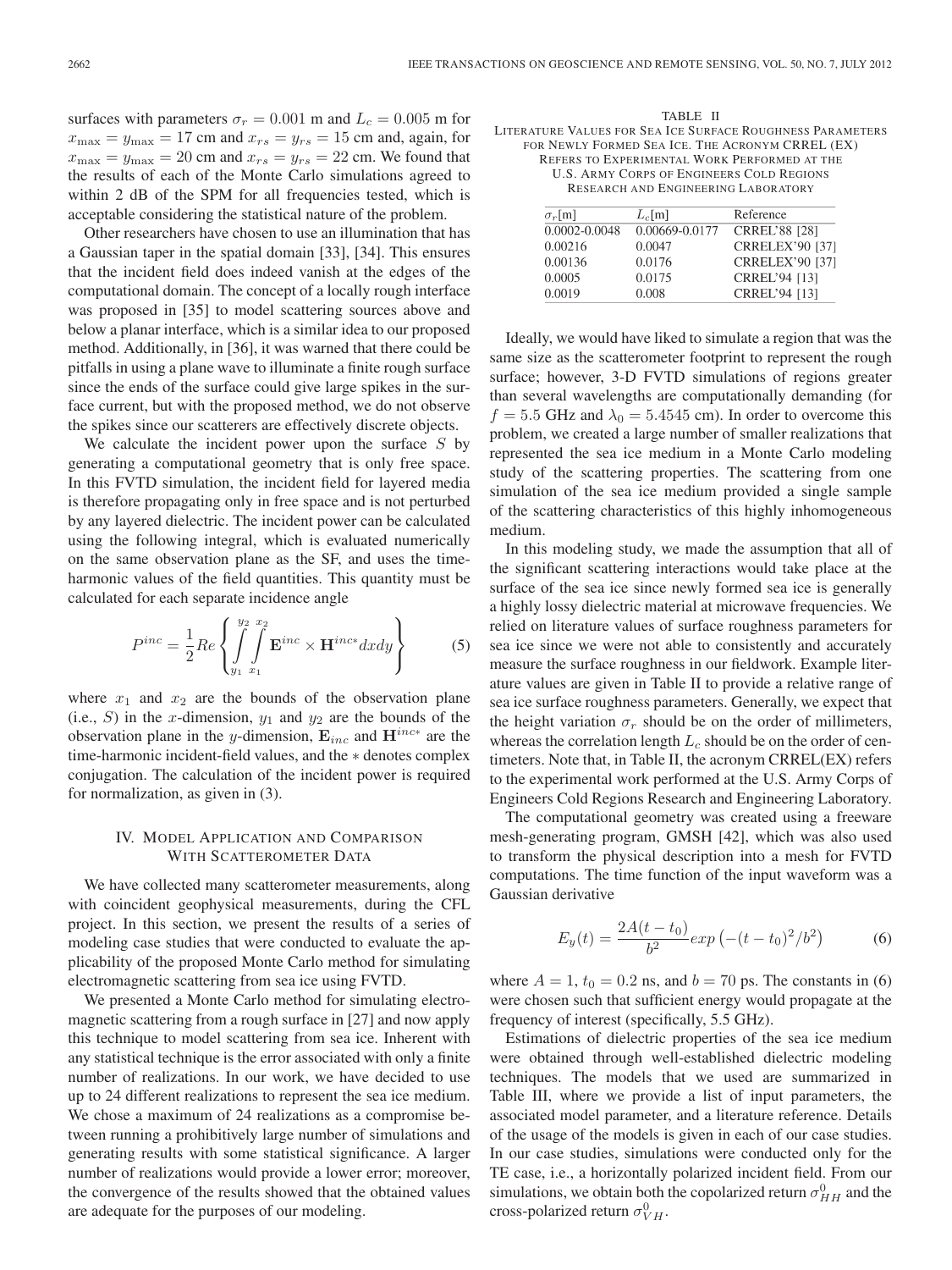TABLE III MODEL INPUT PARAMETERS AND CORRESPONDING REFERENCES

| Input                                   | Model               | Literature Reference       |
|-----------------------------------------|---------------------|----------------------------|
| Parameter                               | Parameter           |                            |
| $f, T_{ice}$                            | $\epsilon_{ice}$    | Mätzler <i>et al.</i> [38] |
| $f, T_{ice}$                            | $\epsilon_{brine}$  | Stogryn & Desargent [39]   |
| $T_{ice}$ , $S_{ice}$                   | $v_h$               | Frankenstein & Garner [40] |
| $v_b, \epsilon_{ice}, \epsilon_{brine}$ | $\epsilon_{seaice}$ | PVD, cited in [41]         |
| <b>Thickness</b>                        | $d_{ice}$           | Isleifson et al. [14]      |

TABLE IV PHYSICAL PARAMETERS AND EVALUATED DIELECTRIC VALUES FOR CFL STATION 1800C

| Thickness                | $d_{ice}$ = 5.5 cm                      |
|--------------------------|-----------------------------------------|
| Ice Surface Temperature  | $T_{\rm si}$ = -8.74°C                  |
| Mean Ice Temperature     | $T_{msi}$ = -5.21°C                     |
| Ice Bottom Temperature   | $T_{inv} = -1.68$ °C                    |
| <b>Bulk Ice Salinity</b> | $S_h = 11.8$ PSU                        |
| Brine Volume Fraction    | $v_h = 11.5\%$                          |
|                          |                                         |
| <b>Brine Dielectric</b>  | $\epsilon_{brine} = 50.0011 + j43.6265$ |
| Pure Ice Dielectric      | $\epsilon_{ice} = 3.1837 + j0.0010$     |
| Sea Ice Dielectric       | $\epsilon_{seaice}$ = 4.5241 + j0.2118  |
| Sea Ice Conductivity     | $\sigma_{\text{seaire}} = 0.06480$      |
|                          |                                         |

Since we did not have actual measurements of the surface roughness parameters, we used SPM to give us an initial guess for  $L_c$  and  $\sigma_r$ . We performed a series of simulations varying the surface roughness parameters and found values that provided good agreement between simulated and measured NRCSs in a manual optimization problem. We constrained our optimization problem by assuring that our surface roughness parameters were within the range of literature data (see Table II). In summary, we generated  $n = 24$  realizations by prescribing roughness parameters and created a computational geometry for each realization. The same  $n = 24$  realizations were used for simulations at each incidence angle (i.e.,  $20^\circ, 25^\circ, \ldots, 60^\circ$ ).

Furthermore, we optimized our simulations to obtain the best agreement for copolarized signals. We were not able to simultaneously optimize both the copolarized return  $\sigma_{HH}^0$  and the cross-polarized return  $\sigma_{VH}^0$ . This indicates that the model does not fully account for all relevant scattering behavior (for example, there is no attempt to simulate volumetric scattering).

#### *A. Case Study I: CFL Station 1800C*

We utilized the data collected at CFL Station 1800C as our first example of sea ice remote sensing. The sea ice at CFL Station 1800C was a newly formed sea ice type known as nilas, which exhibited an average thickness of 5.5 cm. From the microstructural analysis (not presented here but performed in a parallel ice physics study), it appeared to have formed under quiescent conditions. Physical measurements of the sea ice were conducted as described in Section II-B, and these data provide the baseline input for both our dielectric and scattering models. The relevant details of the physical and electrical data for this measurement location are summarized in Table IV. The mean ice temperature was calculated by averaging the ice surface and ice–water interface temperatures. The *in situ* temperature and laboratory calculated salinity were used to calculate brine volume according to Frankenstein and Garner [40].

TABLE V FVTD SIMULATION PARAMETERS FOR CFL STATION 1800C



Fig. 3. Two-dimensional slice of the FVTD computational geometry for CFL station 1800C.

The brine volume fraction and *in situ* temperature were then used to calculate both the dielectric constant of the brine using the equations derived by Stogryn and Desargent in [39] and the dielectric constant of the ice using the expressions given by Mätzler *et al.* [38]. Finally, an estimate of the dielectric mixture was obtained using the Polder–Van Santen–de Loor (PVD) model assuming spherical brine pockets.

With the dielectric properties of the medium defined, the FVTD modeling domain was created next. The input parameters and some of the details on the computational domain are summarized in Table V. We set the dimensions as  $x_{\text{max}} =$  $y_{\text{max}} = 17$  cm and  $x_{rs} = y_{rs} = 15$  cm (see Fig. 2). An illustration showing a 2-D slice of the geometry of the FVTD computational domain is shown in Fig. 3. The observation plane corresponds to the integration surface S.

The results of our simulations for  $\sigma_{HH}^0$  are presented in Fig. 4 and are compared with the scatterometer measurements. We have plotted the mean measured scatterometer results with the error bars showing the maximum and minimum measurement values of each scan. Our FVTD simulation results follow the trend of the scatterometer data reasonably well. At the incidence angles of 55◦ and 60◦, the scatterometer measurements appear to saturate, i.e., they appear to reach a minimum value and do not decrease with increasing incidence angle. One possible explanation could be that there is a volumetric scattering aspect that is evident at these incidence angles, whereas it is not as dominant at the lower incidence angles [13]. Our FVTD simulations do not attempt to add a volumetric scattering element, so they continue to decrease with increasing incidence angle. Additionally, the effects of noise on the NRCS measured by the scatterometer could also be a source of error, in spite of our best efforts to ensure that the radar processing algorithm minimized its effects.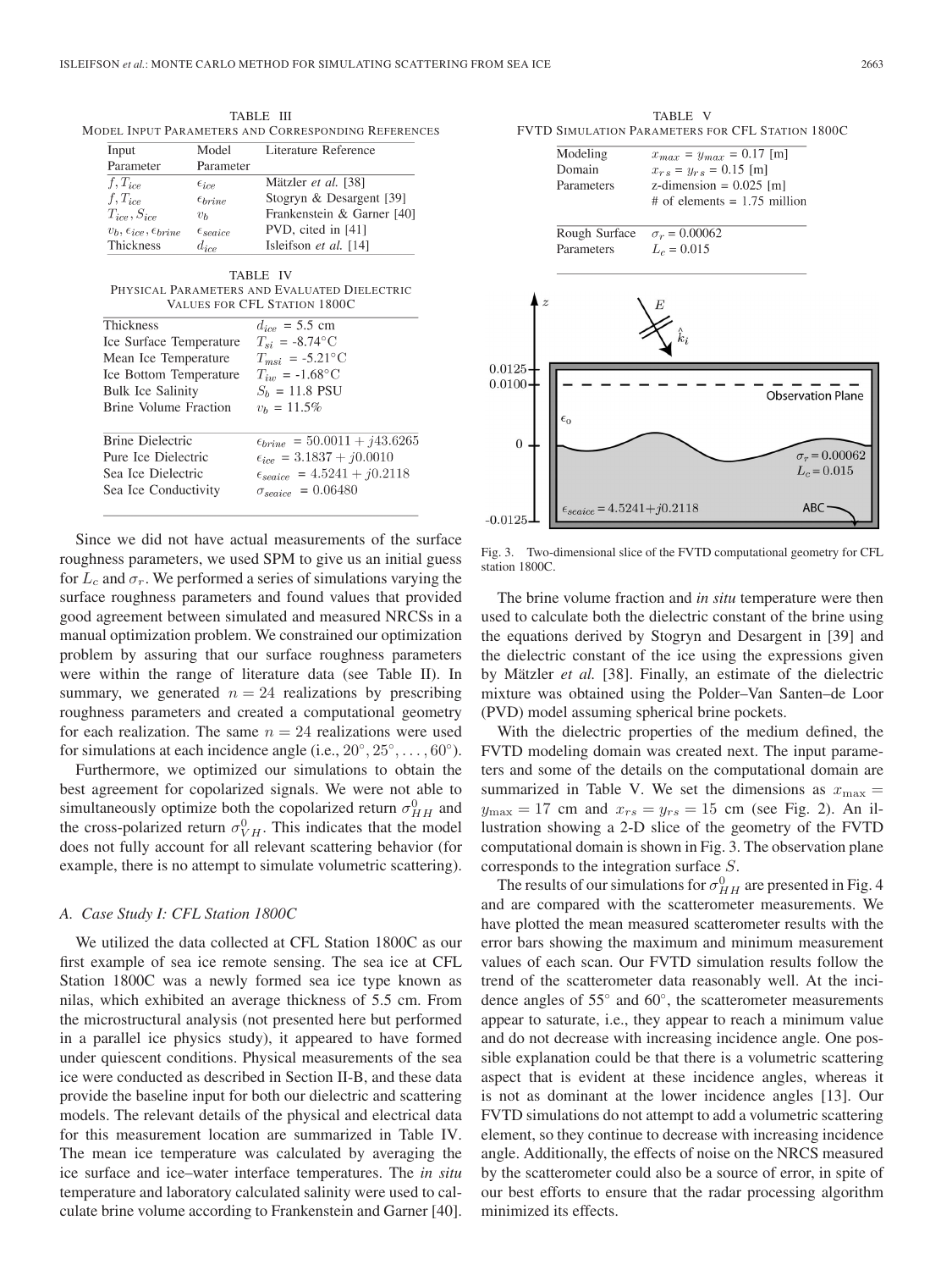$-1<sup>t</sup>$  $MCS$ [dBm<sup>2</sup>/m<sup>2</sup>]  $-20$  $-2!$  $-30$  $-35$  $-4($  $-45$  $-50$ <sub>10</sub>  $20$  $30$ 40 50 60 70 Incidence Angle [°

Scatterometer  $\circ$   $\sigma$ <sub>HH</sub>

 $\sigma$ <sub>HH</sub>

 $\sigma_{VH}$ **FVTD** 

Fig. 4. Comparison of FVTD simulation results and scatterometer measurements at CFL Station 1800C. Solid line shows SPM results. The dashed line at −40 dB represents the estimated noise floor of the scatterometer.

The FVTD cross-polarized simulation results  $\sigma_{VH}^0$  are less than −50 dB (below the scatterometer noise floor) and are much lower than the scatterometer measurements. We conclude that our FVTD simulations have provided a good comparison with the scatterometer measurements for the copolarized signal  $\sigma_{HH}^0$ ; however, the FVTD results have not replicated the results of the cross-polarized signal  $\sigma_{VH}^0$ .

In order to match the cross-polarized signal, we hypothesize that we would have to include some form of anisotropy for the sea ice dielectrics and/or the rough surfaces. The current implementation of the FVTD engine supports only isotropic media. As part of our future research, we could consider adding the capability for simulating anisotropic dielectric media in the FVTD engine in order to see its effects. Additionally, we could also consider using different surface roughness parameterizations. In all of our examples, we make the assumption that the rough surface follows a statistical distribution that is independent of direction. Although the sea ice in our parametric studies appeared to have grown under quiescent conditions, environmental effects (wind direction and wave action) could potentially impact the surface. By adding anisotropic capabilities, we could improve upon our physical description of the sea ice in the model and likely improve the match between our simulated and measured cross-polarized signals.

For comparison, in his model with ellipsoidal inclusions, Nghiem *et al.* [43] showed that, by simulating volume scattering alone, he could obtain good agreement between measured and simulated cross-polarized results. He notes that low surface roughness was a requirement such that crosspolarized scattering generated from the rough interface was negligible. In his example of scattering from thin lead ice (similar to our Case Study III: D28A), he shows that the cross-polarized signal is about 12 dB below the copolarized signal, for both simulation and measurement. This difference is comparable to our simulation and measurement results, which indicates that a similar assumption in our simulation could also be valid.

| TABLE VI                                     |
|----------------------------------------------|
| Physical Parameters and Evaluated Dielectric |
| VALUES FOR CFL STATION 1800B                 |

| Thickness                | $d_{ice} = 9$ cm                        |
|--------------------------|-----------------------------------------|
| Ice Surface Temperature  | $T_{si} = -10.7$ °C                     |
| Mean Ice Temperature     | $T_{msi} = -6.21^{\circ}\text{C}$       |
| <b>Bulk Ice Salinity</b> | $S_h = 13.7$ PSU                        |
| Brine Volume Fraction    | $v_h = 11.4\%$                          |
|                          |                                         |
|                          |                                         |
| <b>Brine Dielectric</b>  | $\epsilon_{brine} = 47.9030 + j44.0821$ |
| Pure Ice Dielectric      | $\epsilon_{ice} = 3.1827 + j0.0010$     |
| Sea Ice Dielectric       | $\epsilon_{seaice} = 4.5056 + j0.2183$  |
| Sea Ice Conductivity     | $\sigma_{\text{generic}} = 0.0668$      |

|  | TABLE VII                                        |  |  |
|--|--------------------------------------------------|--|--|
|  | FVTD SIMULATION PARAMETERS FOR CFL STATION 1800B |  |  |

| Modeling<br>Domain<br>Parameters | x-dimension = $0.17$ [m]<br>y-dimension = $0.17$ [m]<br>z-dimension = $0.035$ [m]<br># of elements $= 1.7$ million |
|----------------------------------|--------------------------------------------------------------------------------------------------------------------|
| Rough Surface                    | $\sigma_r = 0.003027$                                                                                              |
| Parameters                       | $L_c = 0.018056$                                                                                                   |

## *B. Case Study II: CFL Station 1800B*

We utilized the data collected at CFL Station 1800B as our second example of sea ice remote sensing. The sea ice at CFL Station 1800B consisted of a sea ice type known as light nilas, with an average thickness of 9 cm. There were a few small frost flowers  $(< 1$  cm) that populated the surface, and we estimated the percentage coverage as a maximum of 25%. We considered the frost flowers as a roughening of the surface, so the roughness parameters of this station are greater than that of Case Study I: CFL Station 1800C. The details of the physical and electrical data for this measurement location are summarized in Table VI.

With the dielectric properties of the medium defined, the FVTD modeling domain was created. The input parameters and some of the details on the computational domain are summarized in Table VII. In Table VII, the total *z*-dimension is a summation of the modeled sea ice layer and an overlying free-space layer. Again, we began the modeling process by considering the scatterometer measurements of the ice to be dominated by surface scattering. By varying the parameters of the surface roughness characterization, we found that we could match the scatterometer measurements almost perfectly by the correct choice. The values selected for the surface roughness characterization were within an acceptable range for newly formed sea ice (see Table II). A 2-D slice illustrating the geometry of the FVTD computational domain is shown in Fig. 5.

Although the thickness of the sea ice is 9 cm, we only modeled the top portion of the sea ice for three reasons. First, the exploration depth of the interrogating electromagnetic wave (using  $\epsilon_{seaice}$ ) is smaller than the complete ice thickness, so the bottom interface would play a minor role in the backscattering simulation. In other words, we hypothesize that this highly saline ice would present a predominantly surface scattering situation. Second, it would take considerably more time to

 $-10$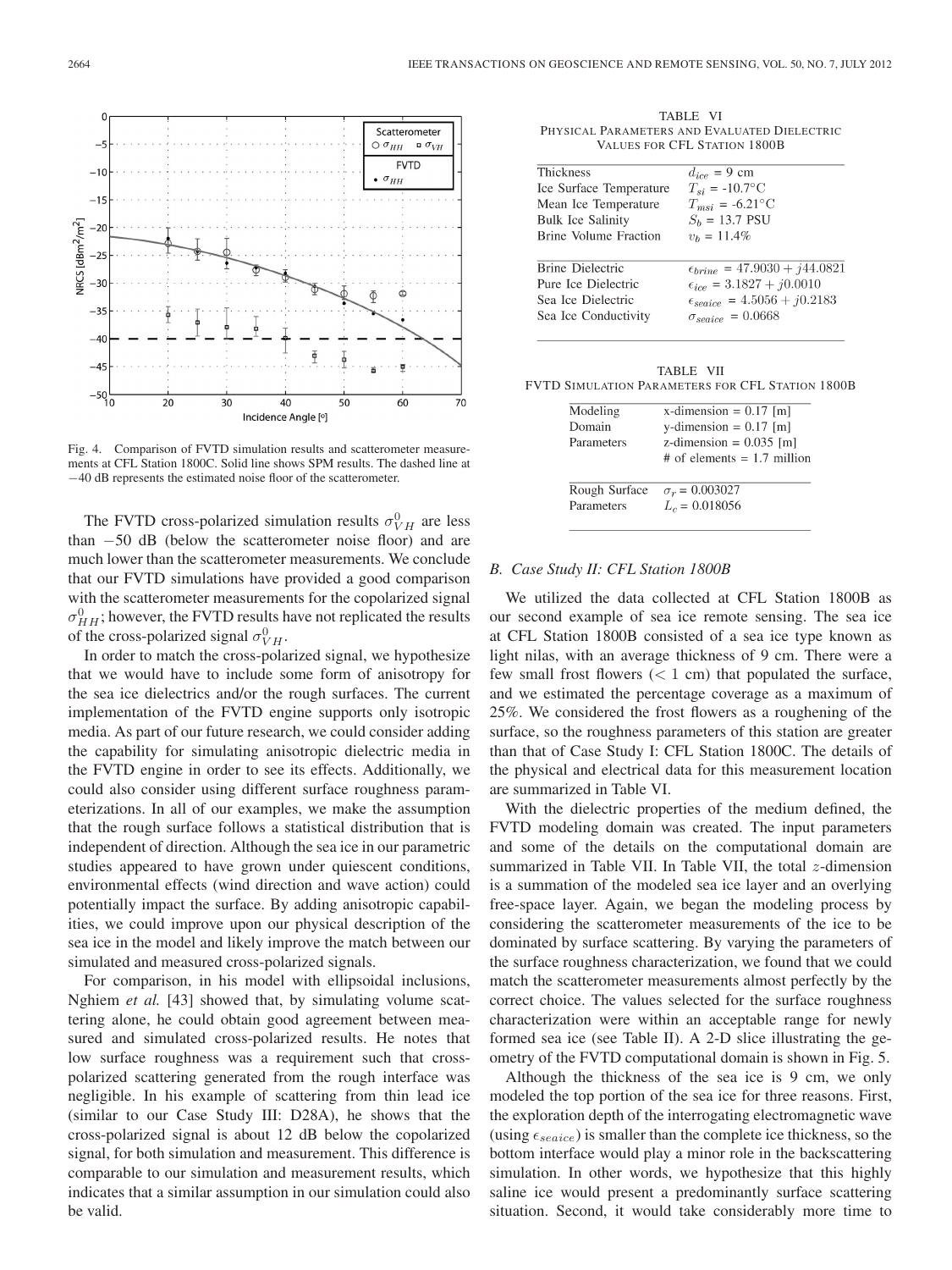

Fig. 5. Two-dimensional slice of the FVTD computational geometry for CFL station 1800B.



Fig. 6. Comparison of FVTD simulation results and scatterometer measurements at CFL Station 1800B. Solid line shows the SPM results. The dashed line at −40 dB represents the estimated noise floor of the scatterometer.

simulate a larger domain using our present method. Since the expected contribution from the ice–water interface is very small, it is inefficient to simulate the complete ice thickness. Third, we are approximating the sea ice as a homogeneous slab of constant dielectric, so the ABCs should effectively terminate the wave propagation with minimal reflection back into the solution domain. From a computational perspective, the sea ice appears to continue to negative infinity in the z-direction, so there would be no difference in simulating thicker sea ice (unless, of course, we went as far as to include the ice–water interface). Therefore, we only modeled the top 2 cm of the sea ice.

The results of our simulations for  $\sigma_{HH}^0$  and  $\sigma_{VH}^0$  are presented in Fig. 6 and are compared with the scatterometer measurements. We have plotted the mean measured scatterometer results with the error bars showing the maximum and minimum measurement values of each scan. Our FVTD simulation results follow the trend of the scatterometer data reasonably well for  $\sigma_{HH}^0$ ; however, the FVTD simulations have not replicated the results of the cross-polarized signal  $\sigma_{VH}^0$ . This is likely due to limitations in the computational method; more specifically, we have assumed that the dielectric medium is completely isotropic and the rough surface is isotropic. It is not surprising

| Thickness                    | $d_{ice}$ = 9 cm                                            |  |  |
|------------------------------|-------------------------------------------------------------|--|--|
| Ice Surface Temperature      | $T_{si} = -12.6$ °C                                         |  |  |
| Mean Ice Temperature         | $T_{msi} = -10.455$ °C                                      |  |  |
| <b>Bulk Ice Salinity</b>     | $S_b = 17.1$ PSU                                            |  |  |
| <b>Brine Volume Fraction</b> | $v_b = 9.2\%$                                               |  |  |
| Ice Surface Salinity         | $S_{si}$ = 82.0 PSU                                         |  |  |
| <b>Slush Thickness</b>       | $1 \text{ mm}$                                              |  |  |
| Dielectric Values            | (Slushy Layer)                                              |  |  |
| <b>Brine Dielectric</b>      | $\epsilon_{brine} = 37.5798 + j42.5864$                     |  |  |
| Pure Ice Dielectric          | $\epsilon_{ice} = 3.1769 + j0.0010$                         |  |  |
| Slush Dielectric             | $\epsilon_{slush} = 7.2173 + j1.7059$                       |  |  |
| Sea Ice Conductivity         | $\sigma_{slush} = 0.52196$                                  |  |  |
| Dielectric Values            | (Sea Ice Layer)                                             |  |  |
| <b>Brine Dielectric</b>      | $\epsilon_{brine} = 40.5769 + j43.7644$                     |  |  |
| Pure Ice Dielectric          | $\epsilon_{ice} = 3.1789 + j0.0010$                         |  |  |
| Sea Ice Dielectric           | $\epsilon_{seaice} = 4.1711 + j0.1726$                      |  |  |
| Sea Ice Conductivity         | $\sigma_{seaice} = 0.052811$                                |  |  |
|                              | TABLE IX<br>FVTD SIMULATION PARAMETERS FOR CFL STATION D28A |  |  |
|                              |                                                             |  |  |
| Modeling                     | x-dimension = $0.17$ [m]                                    |  |  |
| Domain                       | y-dimension = $0.17$ [m]                                    |  |  |
| Parameters                   | z-dimension = $0.0325$ [m]                                  |  |  |
|                              | # of elements $= 2.3$ million                               |  |  |

TABLE VIII PHYSICAL PARAMETERS AND EVALUATED DIELECTRIC VALUES FOR CFL STATION D28A

Rough Surface  $\sigma_r = 0.00152649$ Parameters  $L_c = 0.0140625$ 

that the simulated cross-polarized signal is lower than the measured cross-polarized signal since we have not taken all of the depolarizing factors into account in our model. Accounting for these features should be addressed in future work.

## *C. Case Study III: CFL Station D28A*

We utilized the data collected at CFL Station D28A as our third example of sea ice remote sensing. The sea ice at CFL Station D28A was newly formed lead ice with a thickness of 9 cm. The details of the physical and electrical data for this measurement location are summarized in Table VIII. This station was different from the previous two examples, particularly because it had a slushy layer that was around 1 mm in depth on the surface. In our modeling, we followed the approach of Nghiem *et al.* [44] who estimated that the slushy layer was 25% brine and 75% ice in a similar situation. We estimated the dielectric of this slushy layer by using the PVD model, under the assumption that the layer was a two-phase mixture of brine and ice, where the brine could be represented by spherical pockets.

With the dielectric properties of the medium defined, the FVTD modeling domain was created next. The input parameters and some of the details on the computational domain are summarized in Table IX. Again, we began the modeling process by considering the scatterometer measurements of the sea ice to be dominated by surface scattering. By varying the parameters of the surface roughness characterization, we found that we could match the scatterometer measurements almost perfectly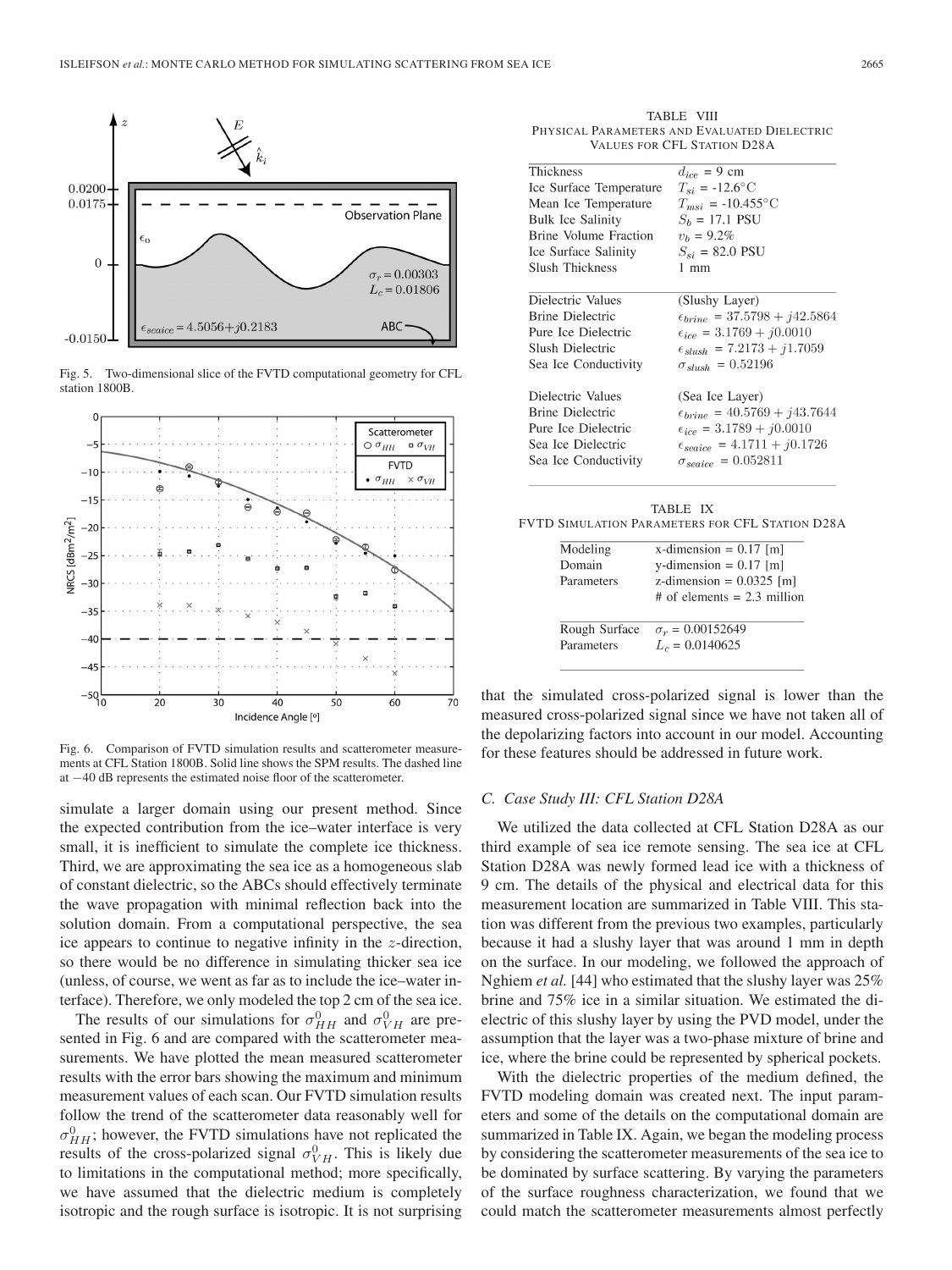

Fig. 7. Two-dimensional slice of the FVTD computational geometry for CFL station D28A.



Fig. 8. Comparison of FVTD simulation results and scatterometer measurements at CFL Station D28A. Solid line shows SPM results. The dashed line at −40 dB represents the estimated noise floor of the scatterometer.

by the correct choice. The values selected for the surface roughness characterization were within an acceptable range of literature values. A 2-D slice of the geometry of the FVTD computational domain is shown in Fig. 7. The computational domain of CFL Station D28A consists of three layers (air, slush, and sea ice), as opposed to the previous two case studies, which consisted of two layers (air and sea ice).

The results of our simulations for  $\sigma_{HH}^0$  are presented in Fig. 8 and were compared with the scatterometer measurements. We have plotted the mean measured scatterometer results with the error bars showing the maximum and minimum measurement values of each scan. Our FVTD simulation results follow the trend of the scatterometer data reasonably well. We conclude that our FVTD simulations have provided a good comparison with the scatterometer measurements for the copolarized signal  $\sigma_{HH}^0$ ; however, the FVTD simulations have not replicated the results of the cross-polarized signal  $\sigma_{VH}^0$ . Again, this is likely due to limitations in the computational method, where we have assumed that the dielectric medium is completely isotropic and the rough surface is isotropic. By adding more of the depolarizing features into our model, we hypothesize that we could improve the agreement between the simulated and measured cross-polarized signals.

## V. CONCLUSION

This paper has combined the physical measurements of sea ice with dielectric modeling techniques for use in the FVTD remote sensing scattering model that we have developed. Several examples were given to show the applicability of the model, and we gave some discussion regarding the modeling issues that we have discovered. We have shown how our modeling technique can provide good agreement with field results for a variety of physical situations, even with approximations and estimations on the dielectric values and roughness scales. We have shown that the surface roughness parameters are a critical measurement, since we were able to achieve a reasonable match between simulated and measured results through a manual optimization of the roughness parameters. It is clear that the modeling method does not take all necessary aspects into account, since the measured and the simulated cross-polarized signal were not in good agreement and we were not able to simultaneously match both  $\sigma_{HH}^0$  and  $\sigma_{VH}^0$ .

We presented case studies that demonstrate the capability of the proposed FVTD-based Monte Carlo method for simulating the scattering from newly formed sea ice. These case studies were selected to provide a baseline comparison with other simple methods (e.g., SPM) and are not an attempt to compete with such methods. The range of roughness scale that we can simulate using the FVTD method is likely to be governed by the limitations of the computing facilities and user needs (i.e., how much memory we are willing to use and how long we are willing to wait for simulation results). The proposed method does not have the same restrictions on roughness ranges (such as SPM), so it may have a wider range of applicability. Additionally, although we have not demonstrated the capability in this work, the FVTD method has the ability to account for volumetric scattering by appropriate introduction of inhomogeneities into the computational geometry.

In our simulated copolarized results, the backscatter decreases monotonically with increasing incident angle. This is expected from the formulation of the problem. However, the measurements do not follow that same trend exactly, for example, in Case I: CFL Station 1800C, the backscatter at 30◦ is the same as that at 25◦. In modeling, we make the assumption that the surface properties exhibit perfect horizontal homogeneity. Our field-based observations indicate that natural sea ice always has some horizontal variation.

We would like to point out (as Fung did in [28]) that many different models could potentially provide decent agreement with scatterometer measurements using different assumptions. It is only when the electrical parameters are modeled correctly and the scattering model takes into account all necessary interactions that we can expect that the model will give the "correct" result. This work is a step toward a fully polarimetric model.

# ACKNOWLEDGMENT

The authors would like to thank V. Okhmatovski for the use of his computing cluster.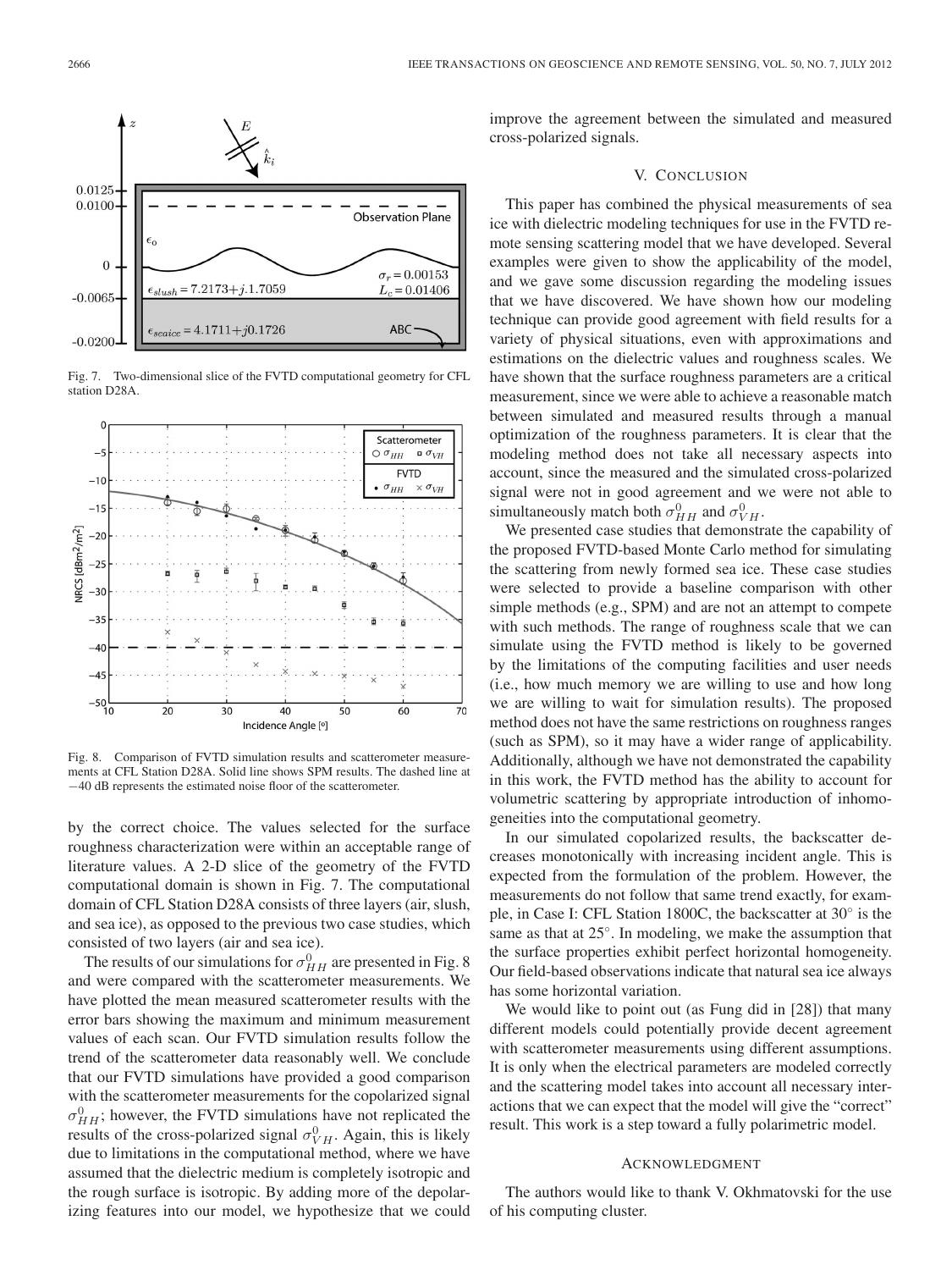#### **REFERENCES**

- [1] J. C. Comiso, C. L. Parkinson, R. Gersten, and L. Stock, "Accelerated decline in the Arctic sea ice cover," *Geophys. Res. Lett.*, vol. 35, p. L01 703, 2008.
- [2] D. G. Barber, "Microwave remote sensing, sea ice and Arctic climate," *Phys. Can.*, vol. 61, pp. 105–111, 2005.
- [3] W. B. I. Tucker, D. K. Perovich, A. J. Gow, W. F. Weeks, and M. R. Drinkwater, "Physical properties of sea ice relevant to remote sensing," in *Microwave Remote Sensing of Sea Ice*, vol. 68. Washington, DC: AGU, 1992, ch. 2.
- [4] S. V. Nghiem, R. Kwok, S. H. Yueh, and M. R. Drinkwater, "Polarimetric signatures of sea ice 1. Theoretical model," *J. Geophys. Res.*, vol. 100, no. C7, pp. 13 665–13 679, Jul. 1995.
- [5] W. F. Weeks and S. F. Ackley, The growth, structure, and properties of sea ice, CRREL, CRREL Monogr. 82-1, Hanover, NH, 1982.
- [6] G. F. N. Cox and W. Weeks, "Profile properties of undeformed first-year sea ice," CRREL, Hanover, NH, 1988, Tech. Rep.
- [7] D. P. Winebrenner, J. Bredow, A. K. Fung, M. R. Drinkwater, S. V. Nghiem, A. J. Gow, D. K. Perovich, T. C. Grenfell, H. C. Han, J. A. Kong, J. K. Lee, S. Mudaliar, R. G. Onstott, L. Tsang, and R. D. West, "Microwave sea ice signature modeling," in *Microwave Remote Sensing of Sea Ice*, vol. 68. Washington, DC: AGU, 1992, ch. 8.
- [8] K. C. Jezek, D. K. Perovich, K. M. Golden, C. Luther, D. G. Barber, P. Gogineni, T. C. Grenfell, A. K. Jordan, C. D. Mobley, S. V. Nghiem, and R. G. Onstott, "A broad spectral, interdisciplinary investigation of the electromagnetic properties of sea ice," *IEEE Trans. Geosci. Remote Sens.*, vol. 36, no. 5, pp. 1633–1641, Sep. 1998.
- [9] S. V. Nghiem, M. Borgeaud, J. A. Kong, and R. T. Shin, "Polarimetric remote sensing of geophysical media with layer random medium model," *Prog. Electromagn. Res. (PIER)*, vol. 3, pp. 1–69, 1991.
- [10] A. Stogryn, "Strong fluctuation theory for moist granular media," *IEEE Trans. Geosci. Remote Sens.*, vol. GE-23, no. 2, pp. 78–83, 1985.
- [11] A. Ishimaru, *Wave Propagation and Scattering in Random Media*, vol. 1/2. New York: Academic, 1978.
- [12] S. O. Rice (1951, Aug.). Reflection of electromagnetic waves from slightly rough surfaces. *Commun. Pure Appl. Math.* [Online]. *4(2/3)*, pp. 351–378. Available: http://dx.doi.org/10.1002/cpa.3160040206
- [13] E. Nassar, "Numerical and experimental studies of electromagnetic scattering from sea ice," Ph.D. dissertation, Ohio State Univ., Columbus, OH, 1997.
- [14] D. Isleifson, B. Hwang, D. G. Barber, R. K. Scharien, and L. Shafai, "C-band polarimetric backscattering signatures of newly formed sea ice during fall freeze-up," *IEEE Trans. Geosci. Remote Sens.*, vol. 48, no. 8, pp. 3256–3267, Aug. 2010.
- [15] T. Geldsetzer, J. Mead, J. Yackel, R. Scharien, and S. Howell, "Surfacebased polarimetric C-band scatterometer for field measurements of sea ice," *IEEE Trans. Geosci. Remote Sens.*, vol. 45, no. 11, pp. 3405–3416, Nov. 2007.
- [16] D. Isleifson, A. Langlois, D. Barber, and L. Shafai, "C-band scatterometer measurements of multiyear sea ice before fall freeze-up in the Canadian Arctic," *IEEE Trans. Geosci. Remote Sens.*, vol. 47, no. 6, pp. 1651–1661, Jun. 2009.
- [17] N. P. Fofonoff, "Physical properties of seawater: A new salinity scale and equation of state for seawater," *J. Geophys. Res.*, vol. 90, no. C2, pp. 3332–3342, 1985.
- [18] J. K. Ehn, B. J. Hwang, R. J. Galley, and D. G. Barber, "Investigations of newly formed sea ice in the Cape Bathurst polynya: 1. Structural, physical, and optical properties," *J. Geophys. Res.*, vol. 112, no. C5, p. C05 003, May 2007.
- [19] C. D. Moss, F. L. Teixeira, Y. E. Yang, and J. A. Kong, "Finite-difference time-domain simulation of scattering from objects in continuous random media," *IEEE Trans. Geosci. Remote Sens.*, vol. 40, no. 1, pp. 178–186, Jan. 2002.
- [20] K. Demarest, R. Plumb, and Z. Huang, "FDTD modeling of scatterers in stratified media," *IEEE Trans. Antennas Propag.*, vol. 43, no. 10, pp. 1164–1168, Oct. 1995.
- [21] K. Uchida, K. Y. Yoon, and A. Ishimaru, "FVTD analysis of electromagnetic wave scattering by rough surface," in *Proc. IGARSS*, 1998, vol. IV, pp. 2292–2294.
- [22] H. Chanal, J. P. Segaud, P. Borderies, and M. Saillard, "Homogenization and scattering from heterogeneous media based on finite-difference-timedomain Monte Carlo computations," *J. Opt. Soc. Amer. A, Opt. Image Sci.*, vol. 23, no. 2, pp. 370–381, Feb. 2006.
- [23] P. Bonnet, X. Ferrieres, P. L. Michielsen, and P. Klotz, "Finite volume time domain method," in *Time Domain Electromagnetics*, S. M. Rao, Ed. San Diego, CA: Academic, 1999.
- [24] D. Firsov, J. LoVetri, I. Jeffrey, V. Okhmatovski, C. Gilmore, and W. Chamma, "High-order FVTD on unstructured grids using an object-

oriented computational engine," *ACES*, vol. 22, no. 1, pp. 71–82, 2007.

- [25] D. Isleifson, I. Jeffrey, L. Shafai, J. LoVetri, and D. G. Barber, "An efficient scattered-field formulation for objects in layered media using the FVTD method," *IEEE Trans. Antennas Propag.*, vol. 59, no. 11, pp. 4162– 4170, Nov. 2011.
- [26] I. Capoglu and G. Smith, "A total-field/scattered-field plane-wave source for the FDTD analysis of layered media," *IEEE Trans. Antennas Propag.*, vol. 56, no. 1, pp. 158–169, Jan. 2008.
- [27] D. Isleifson, L. Shafai, and D. G. Barber, "Numerical scattering from 3D randomly rough surfaces using FVTD," in *Proc. IEEE Int. Symp. Antennas Propag. USNC-URSI Nat. Radio Sci. Meeting*, 2011, pp. 3225–3228.
- [28] A. K. Fung, *Microwave Scattering and Emission Models and Their Applications*. Norwood, MA: Artech House, 1994.
- [29] D. Bergström, J. Powell, and A. F. Kaplan (2008, May). The absorption of light by rough metal surfaces—A three-dimensional ray-tracing analysis. *J. Appl. Phys.* [Online]. *103(10)*, p. 103 515. Available: http://link.aip.org/ link/?JAP/103/103515/1
- [30] N. Garcia and E. Stoll, "Monte Carlo calculation for electromagneticwave scattering from random rough surfaces," *Phys. Rev. Lett.*, vol. 52, no. 20, pp. 1798–1801, May 1984.
- [31] L. Tsang and J. A. Kong, *Scattering of Electromagnetic Waves*. New York: Wiley, 2000.
- [32] C. A. Balanis, *Advanced Engineering Electromagnetics*. New York: Wiley, 1989.
- [33] A. K. Fung, M. R. Shah, and S. Tjuatja, "Numerical simulation of scattering from three-dimensional randomly rough surfaces," *IEEE Trans. Geosci. Remote Sens.*, vol. 32, no. 5, pp. 986–994, Sep. 1994.
- [34] F. D. Hastings, J. B. Schneider, and S. L. Broschat, "A Monte Carlo FDTD technique for rough surface scattering," *IEEE Trans. Antennas Propag.*, vol. 43, no. 11, pp. 1183–1191, Nov. 1995.
- [35] Y. Altuncu, A. Yapar, and I. Akduman, "On the scattering of electromagnetic waves by bodies buried in a half-space with locally rough interface, *IEEE Trans. Geosci. Remote Sens.*, vol. 44, no. 6, pp. 1435–1443, Jun. 2006.
- [36] R. Marchand and G. Brown, "On the use of finite surfaces in the numerical prediction of rough surface scattering," *IEEE Trans. Antennas Propag.*, vol. 47, no. 4, pp. 600–604, Apr. 1999.
- [37] S. G. Beaven, S. P. Gogineni, A. Gow, A. Lohanick, and K. Jezek, "Radar backscatter measurements from simulated sea ice during CR-RELEX'90," Inf. Telecommun. Technol. Center, Univ. Kansas, Lawrence, KS, RSL Tech. Rep. 8243-2, 1993.
- [38] C. Mätzler and U. Wegmuller, "Dielectric properties of fresh-water ice at microwave frequencies," *J. Phys. D, Appl. Phys.*, vol. 20, no. 12, pp. 1623–1630, Dec. 1987.
- [39] A. Stogryn and G. D. Desargant, "The dielectric properties of brine in sea ice at microwave frequencies," *IEEE Trans. Antennas Propag.*, vol. AP-33, no. 5, pp. 523–532, May 1985.
- [40] G. Frankenstein and R. Garner, "Equations for determining the brine volume of sea ice from −0.5◦C to −22.9◦C," *J. Glaciol.*, vol. 6, no. 48, pp. 943–944, 1967.
- [41] F. T. Ulaby, R. K. Moore, and A. K. Fung, *Microwave Remote Sensing: Active and Passive*, vol. 3. Norwood, MA: Artech House, 1986.
- [42] C. Geuzaine and J.-F. Remacle, "Gmsh: A three-dimensional finite element mesh generator with built-in pre- and post-processing facilities," *Int. J. Numer. Methods Eng.*, vol. 79, no. 11, pp. 1309–1331, Sep. 2009.
- [43] S. V. Nghiem, R. Kwok, S. H. Yueh, A. J. Gow, D. K. Perovich, J. A. Kong, and C. C. Hsu, "Evolution in polarimetric signatures of thin saline ice under constant growth," *Radio Sci.*, vol. 32, no. 1, pp. 127–151, 1997.
- [44] S. V. Nghiem, R. Kwok, S. H. Yueh, and M. R. Drinkwater, "Polarimetric signatures of sea ice 2. Experimental observations," *J. Geophys. Res.*, vol. 100, no. C7, pp. 13 681–13 698, Jul. 1995.



**Dustin Isleifson** (M'11) received the B.Sc. degree in electrical engineering (with distinction) and the Ph.D. degree in electrical and computer engineering from the University of Manitoba, Winnipeg, MB, Canada, in 2005 and 2011, respectively.

He has conducted research in the Canadian Arctic through ArcticNet and the Circumpolar Flaw Lead System Study. He held a Canadian Natural Sciences and Engineering Research Council (NSERC) Canada Graduate Scholarship CGS-M in 2006 and held an NSERC Canada Graduate Scholarship CGS-

D3 during his Ph.D. studies. He is currently a Postdoctoral Research Fellow with the Department of Electrical and Computer Engineering and the Centre for Earth Observation Science, University of Manitoba. His current research interests are in the areas of microwave remote sensing, computational electromagnetics, and Arctic science.